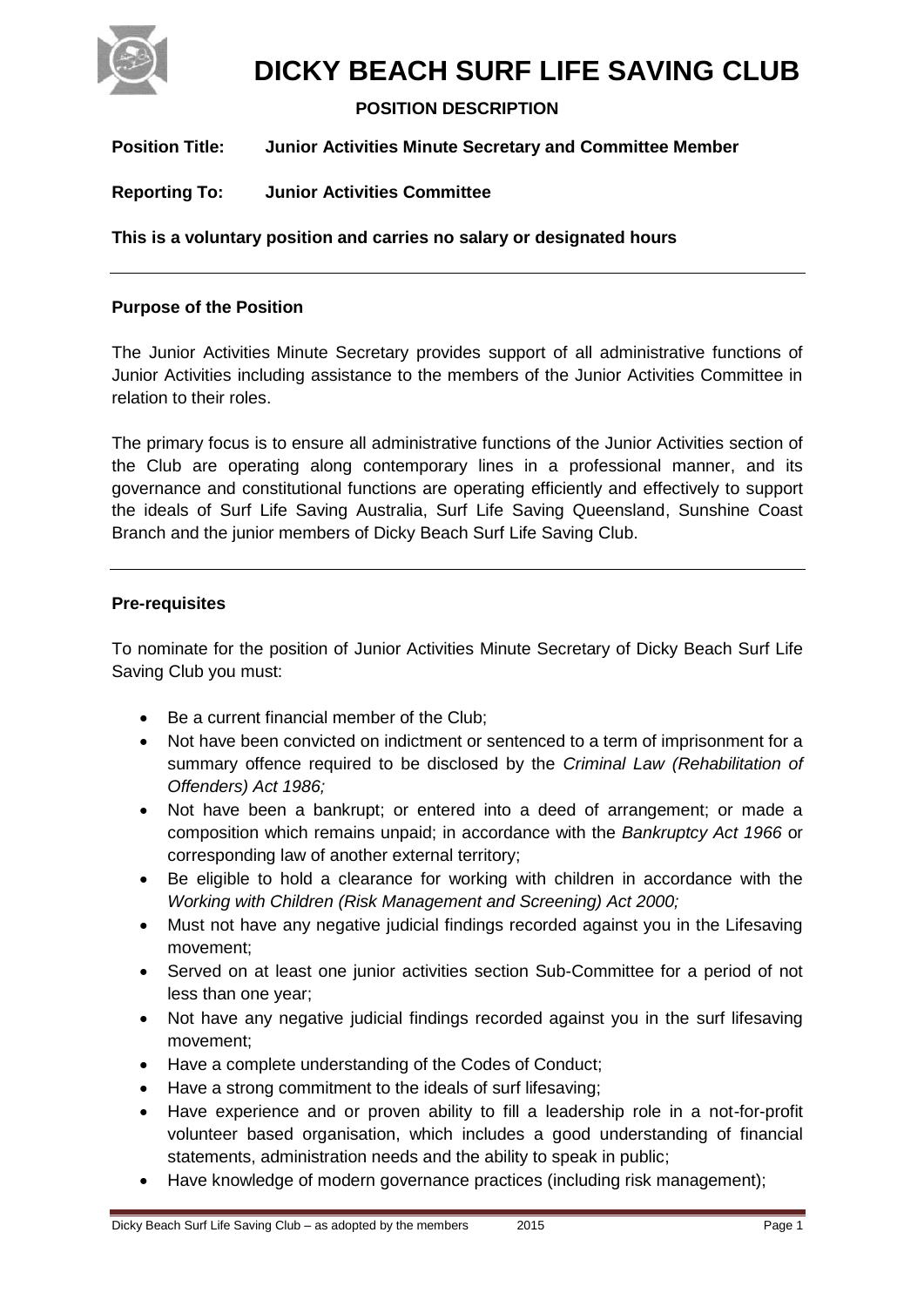- Have knowledge of the legal requirements of surf lifesaving and contemporary issues affecting the organisation;
- Have a high standard of oral communication, interpersonal skills and effective volunteer management skills; and
- Have good listening and project management skills.

## **Objectives of the Junior Activities Minute Secretary**

- Support the Junior Activities Committee in maintaining a positive, modern, forwardthinking approach to the growth and development of the junior activities section of the Dicky Beach Surf Life Saving Club, through the implementation of contemporary administration system, modern governance, and adherence to the Club's Constitution; By-Laws and Policies and Procedures Manual;
- Represent the Junior Activities section of Dicky Beach Surf Life Saving Club in a professional, positive and appropriate manner in accordance with each situation;
- Ensure the Junior Activities section of Dicky Beach Surf Life Saving Club is working towards the mission and vision of the Strategic Plan and implementing the Operational Plan in accordance with the Club's Constitution; By-Laws; Policies and Procedures; and
- Encourage positive, effective and efficient decision making processes based on sound information and clear judgement.

## **Responsibilities and duties**

### **General Commitment**

By nominating for the position of Junior Activities Minute Secretary of Dicky Beach Surf Life Saving Club you are giving an undertaking to the members of the club that you will commit to the following standards:

- Provide a professional level of administrative assistance to the Junior Activities Section of Dicky Beach Surf Life Saving Club;
- Attend all meetings and record the minutes of the meetings and assist in the preparation of reports;
- Shall attend to correspondence directed to you by the Club Secretary and Administrative Officer, ensuring all outgoing mail is approved by the Club Secretary;
- Shall issue notices of meetings and any circulars of matters of interest to the Junior Activities Officer in conjunction with the Club Secretary;
- Shall prepare and forward minutes of all meetings to Junior Active Officers, Members and the Club Secretary in the required format:
- Support the implementation of the Cub's Strategic Plan with a view to further enhance and develop the long term strategic blueprint for the Club's financial future; and
- Work positively and supportively with Dicky Beach Surf Life Saving Club, SLSA, SLSQ and SSCB to develop harmonious organisational relationships.